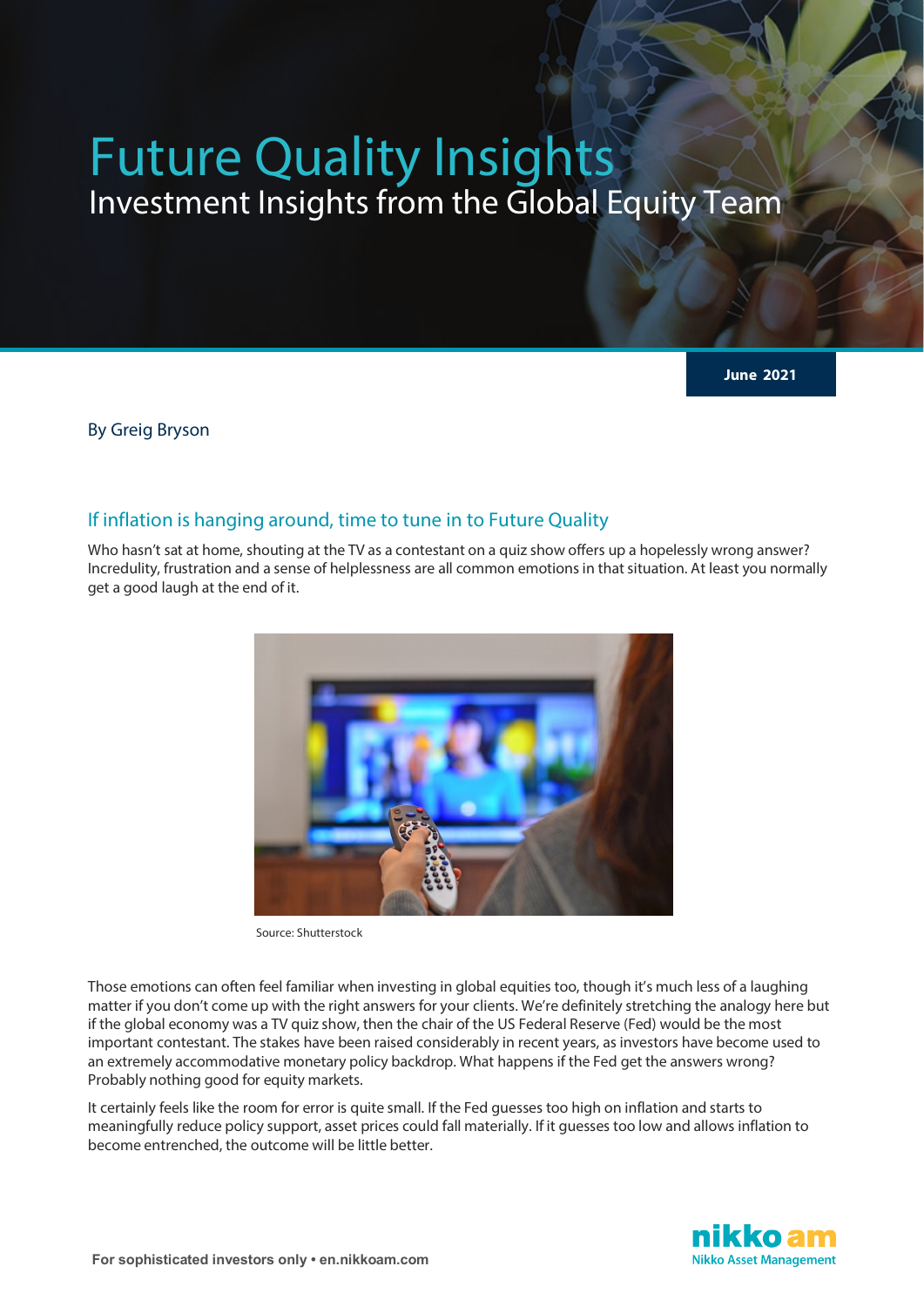### **Chart 1: Liquidity growth drives asset prices**



Source: Bloomberg

## The next commodity "Supercycle"?

One of the most important questions facing investors just now is whether the disinflationary forces of the last two decades have now blown themselves out, allowing a return of inflation—something that a lot of current investors have not really experienced. We doubt that we have seen the full disinflationary impact of technology and globalisation but politicians do seem to be finally deploying more expansionary fiscal policy than has been the case in recent years.

Can the combination of large government debt-sponsored infrastructure investments (especially in the US) and ongoing investment in energy transition shift the long-term supply/demand balance for commodities?

Copper has been the focal point for investors looking for the next "supercycle". This makes sense to us. Infrastructure investment can be fairly copper-intensive and the metal is the raw material most synonymous with the electrification of the global economy; as a result, it is (relatively speaking) on the right side of the ESG debate. The case for copper sounds more plausible than in previous years, but how much more?

We are fairly sceptical about how quickly US infrastructure legislation will turn into demand for physical copper, with the amount of spending still up for debate and the planning process much more protracted than in controlled economies such as China. It is worth noting too that the world's largest economy represents less than 10% of global copper demand. As such, a gradual uptick in US demand likely will do relatively little to alter demand globally.

Decarbonisation, however, is gaining momentum and looks more compelling to us. Politicians across the world have hopped on the electric bandwagon and optimism abounds regarding the successful delivery of the numerous targets announced. As shown below, "green" demand for copper (at 1.5 million tons) is currently about 5% of global supply but is expected to treble by the end of this decade and grow further thereafter. With copper supply threatened by grade deterioration, it is plausible that the market could be in structural deficit if nothing else changes.

But might something change? For instance, demand from China currently represents 60% of global copper demand. In the past, many observers more informed than us have (wrongly) predicted a meaningful fall in Chinese demand. However, deteriorating demographics and alternative, less raw material-intensive investment priorities from the government are very likely to lead to an eventual reduction in China's demand for copper. Maybe analysts are tired of being wrong on China. Maybe it is just better for one's career to feed the pathological optimism required to be an equity investor, but it seems like there is less interest in exploring the potential downside to demand in the world's second largest economy, with most of the focus instead falling on the more exciting, future growth drivers.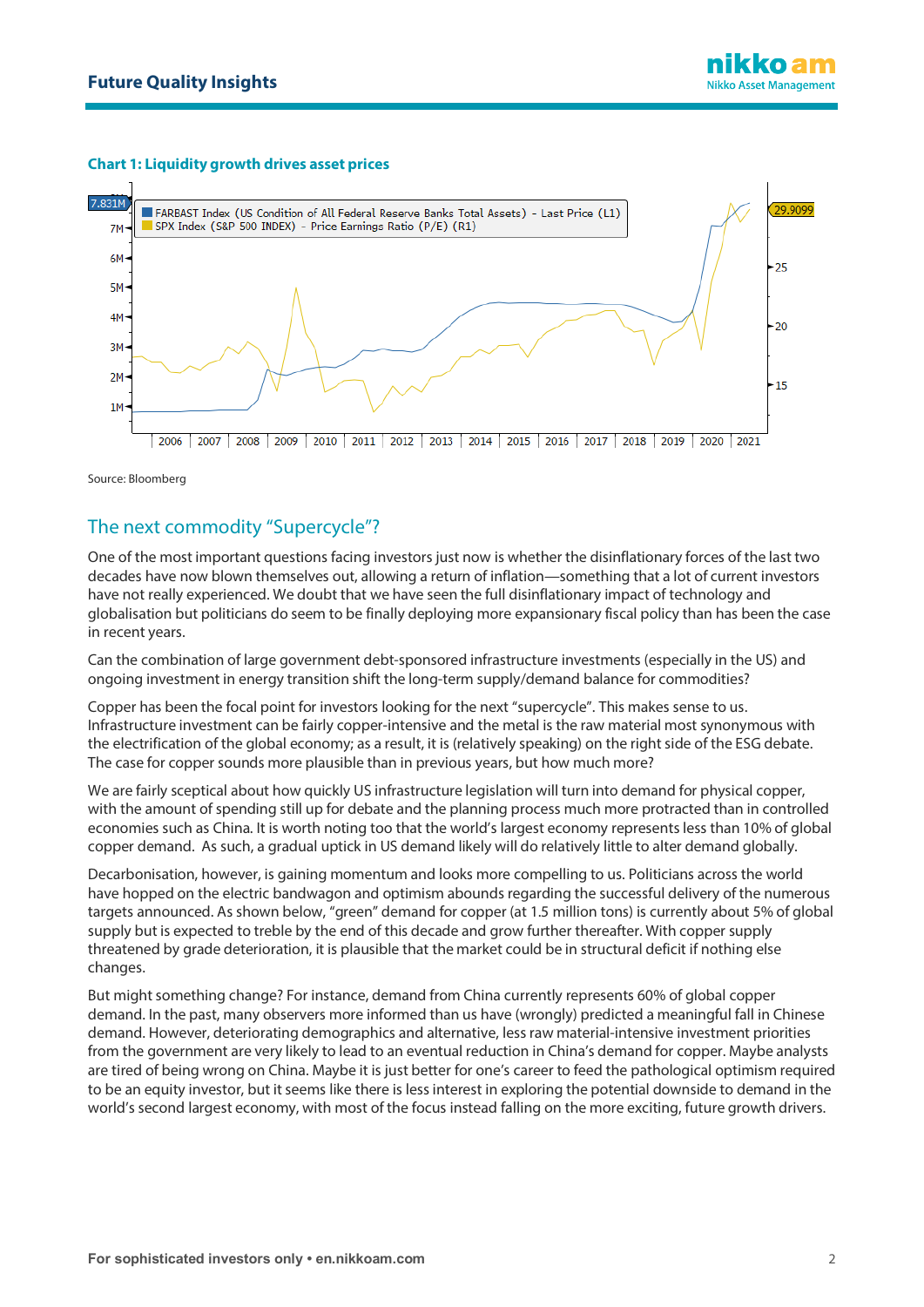### **Chart 2: Renewable energy may drive a long-term boom in global Copper demand**



Source: Bernstein Research

We believe in the long-term investment opportunities presented by climate preservation and have a number of these stocks in our portfolio (SolarEdge, JohnsonMatthey, Schneider Electric, Kingspan, Carlisle Group & Daikin, for instance). In each of these businesses, their ongoing investments in innovation and lower capital intensity should prove more attractive and provide smoother long-term cash returns on investment than the commodities that help fuel their growth.

Time will tell if this supercycle is more enduring than the one that drove rapid commodity price rises from 2004 to 2007. Inflation data over the next few months will likely add further fuel to the supercycle fire, as economies reopen, supply chains take time to adjust and prices recover from COVID-19-inspired lows.

We're more interested in the data after these COVID-19 comps—that is, a company's earnings relative to its performance during the height of the pandemic—have been lapped though and if and when growth in global liquidity starts to fade. Things can look great from the top of a wave but appear much more frightening on the way down, after that wave has crested. Abundant liquidity certainly provides an optimistic vantage point at present but such a situation probably won't last forever. This time may be different but recent history suggests that the current copper price level may prove tricky to sustain as the commodity's biggest consumer continues to tighten the monetary liquidity taps.



### **Chart 3: Monetary conditions in Copper's biggest buyer still matter though**

Source: Bernstein Research

*Reference to individual stocks is for illustration purpose only and does not guarantee their continued inclusion in the strategy's portfolio, nor constitute a recommendation to buy or sell.*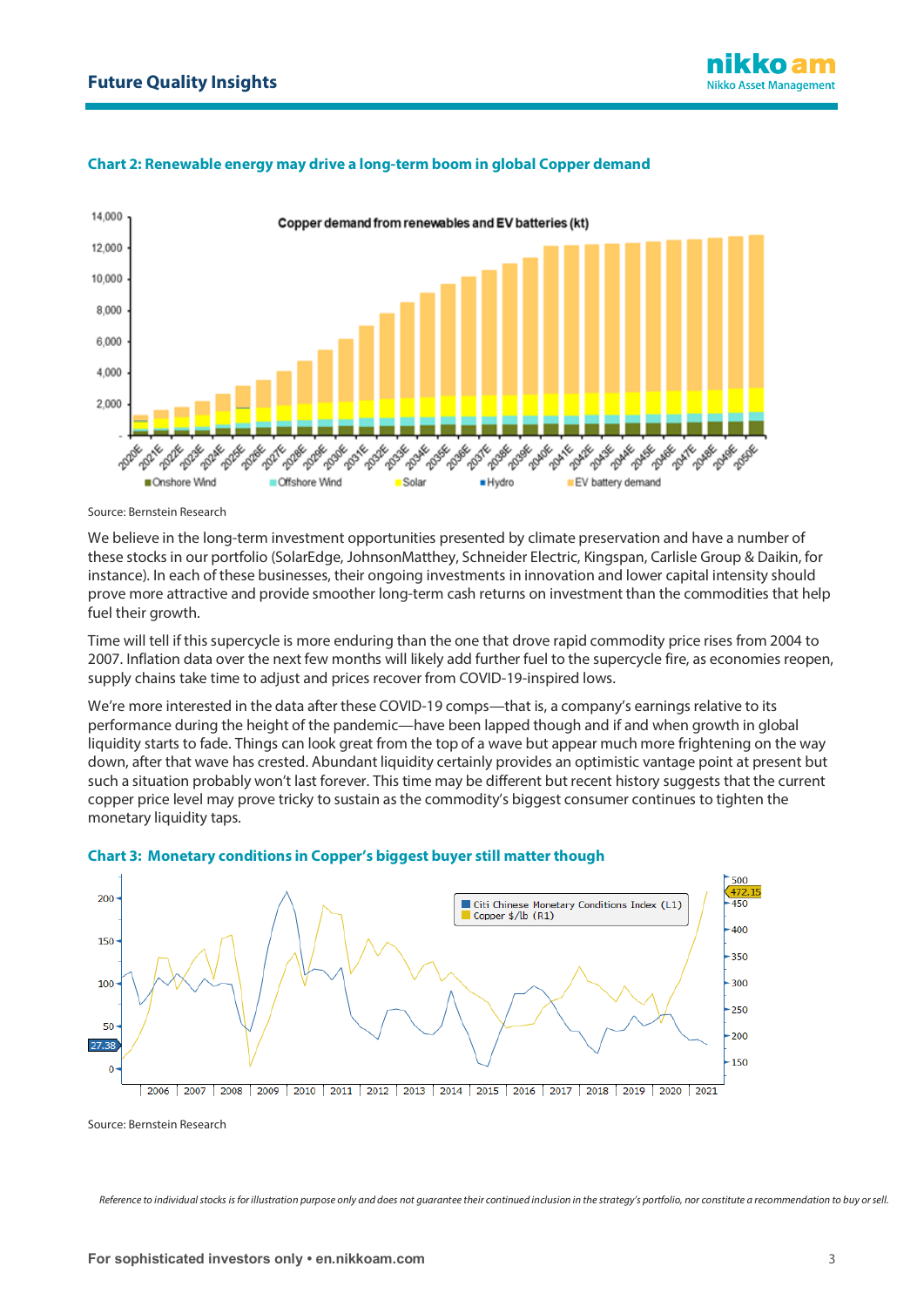# Growth at any price

Potentially imperfect views of the future are not the preserve of policy makers or commodity traders, however. Far from it. We daresay that most (if not all) clients of an asset management company have sat across a desk from their fund manager, questioning their (seemingly very confident) view of events yet to occur. This can be particularly true when selling the "next great thing". If the global liquidity wave has lifted a lot of boats in the value style in recent months, its impact has been even more marked in growth stocks over the last few years.

Part of the reason why the rotation out of growth and into value has been relatively violent in recent months can be explained by going back to the starting point of this trade. Years of extremely low interest rates and abundant liquidity had already created fertile ground for risk taking, and when light began to flicker at the end of the COVID-19 tunnel the resulting euphoria provided the catalyst for a further, sharp increase in growth stocks.

The rapid share price appreciation starting in the summer of 2020 for newly listed companies (largely with unproven business models and even less clearly established cash generation) shown below is just one of many examples of excess that we observed in parts of the market last year. We're not yet convinced that history will judge special purpose acquisition companies (SPACs) kindly and the ultimate value (and environmental impact) of cryptocurrencies remains a hot topic at the time of writing.

### **Chart 4: Investor appetite for risk boomed after initial COVID shock**



Source: Bloomberg

There was certainly no shortage of IPOs to invest in over the last year or so and 2021 will be a record year for IPO launches in the US. Private equity sponsors seem to see something attractive about the current environment that may not persist in the long run.



### **Chart 5: Asset owners were quick to respond**

Source: Stockanalysis.com, April 2021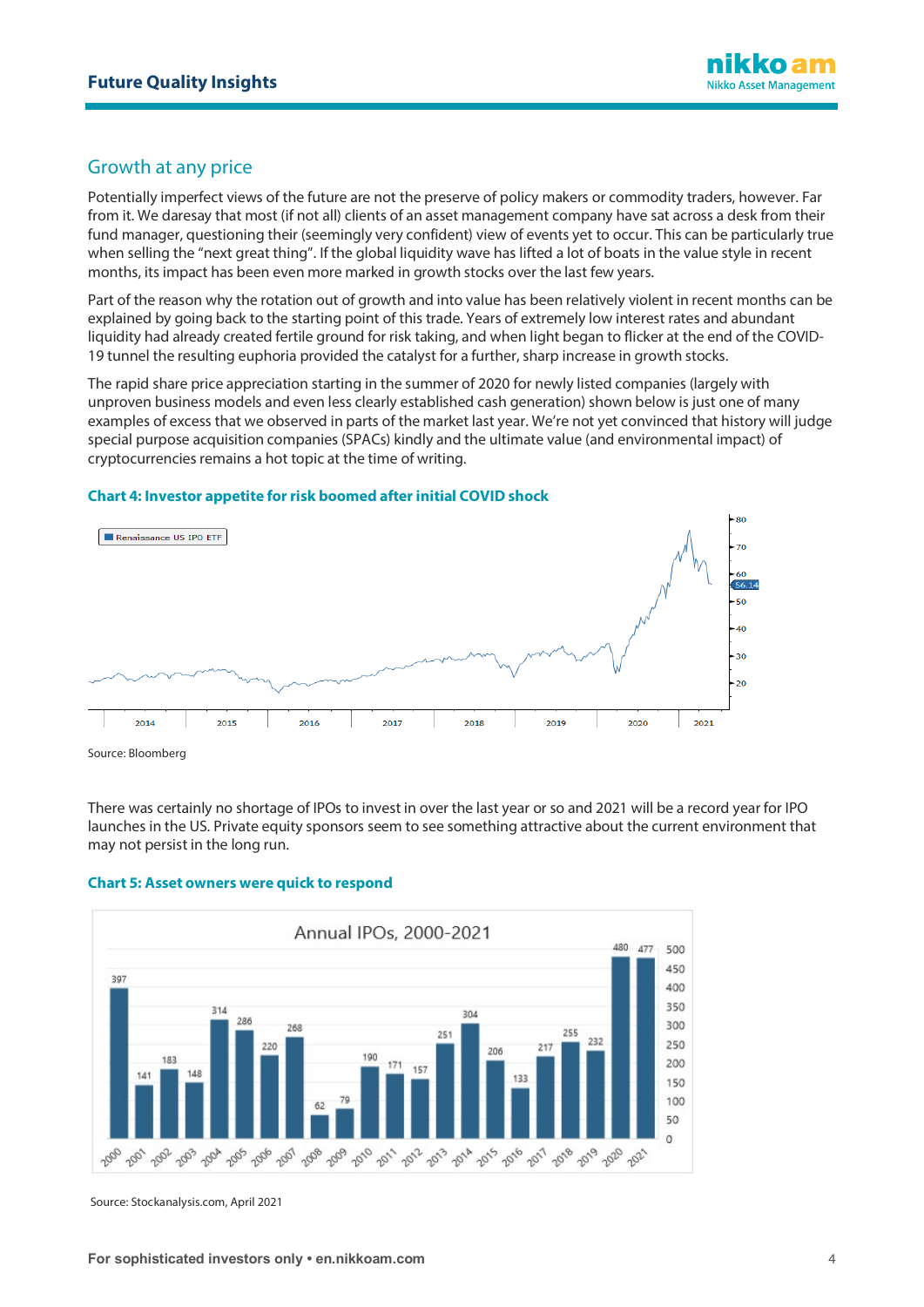Some of these businesses will be the real deal, genuinely disrupting existing industry structures and making themselves indispensable to their customers. A lot won't.

Even with the winners, it is very important to pay careful attention to the price that you are willing to buy them for. Valuation remains a critical pillar of our investment process. Our discipline in assessing long-term revenue growth, profitability and cash generation has seen us progressively reduce our exposure to the Information Technology sector over the last few quarters.



### **Chart 6: Our technology related holdings were reduced with Healthcare a key source of new ideas**

Source: Nikko AM, FactSet

# Conclusion

In conclusion, the inflationary tide **may** be turning. Certainly, the picture that we are seeing on our monitors every day looks a bit less cut and dried than it has for the last few years. Undifferentiated business models, excess competition and a lack of pricing power still pose a significant threat to the sustainability of profit margins in some value sectors though. If the cost of doing business is really increasing, being able to hold or improve your profit margins and cash returns will be key.

Rather than getting pointlessly enraged and shouting impotently at a Bloomberg terminal, we are reaching for the remote control of Future Quality, switching off the noise and focusing on trying to find companies that will deliver rising cash returns on investment, regardless of the questions posed by the macro economy.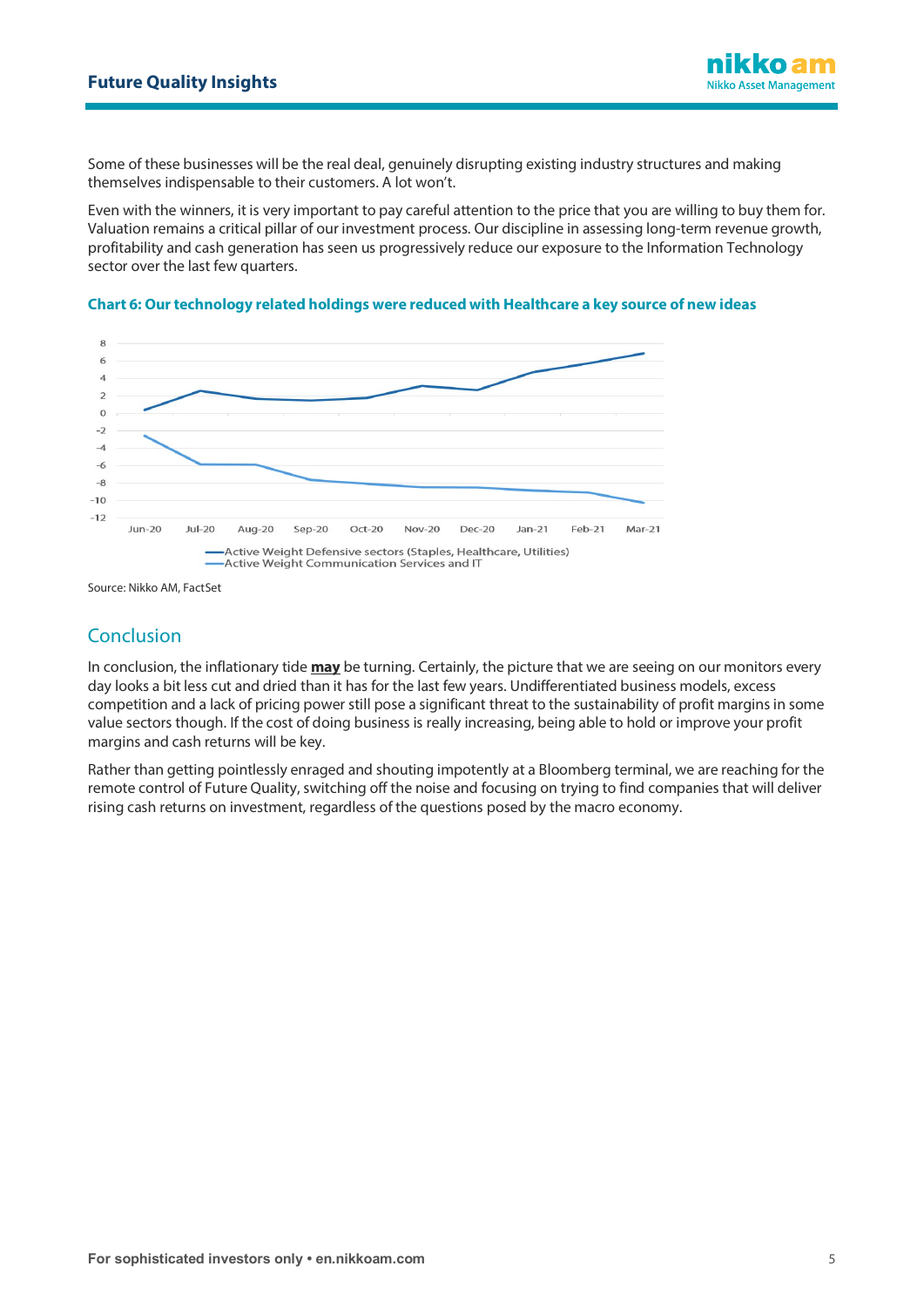# Strong ESG credentials

|                                                    | <b>Strategy</b> | <b>Benchmark</b> | <b>Better than benchmark?</b> |
|----------------------------------------------------|-----------------|------------------|-------------------------------|
| MSCI ESG portfolio rating                          | $\overline{A}$  | $\mathsf{A}$     | Yes                           |
| Underlying score*                                  | 6.67            | 5.88             |                               |
| Carbon footprint<br>(TCO <sub>2</sub> E/\$M Sales) | 26.8            | 157.6            | Yes                           |

#### Social safeguard screen

Fund exposure to companies flagged for certain frequently used social safeguard screens



Source: MSCI ESG Research March 2021. Data supplied as per the MSCI definitions. Fund is a representative account of the Nikko AM Global Equity Strategy. Benchmark is the MSCI ACWI.

# Global Equity Strategy Composite Performance to Q1 2021



### **Cumulative Returns October 2014 to April 2021**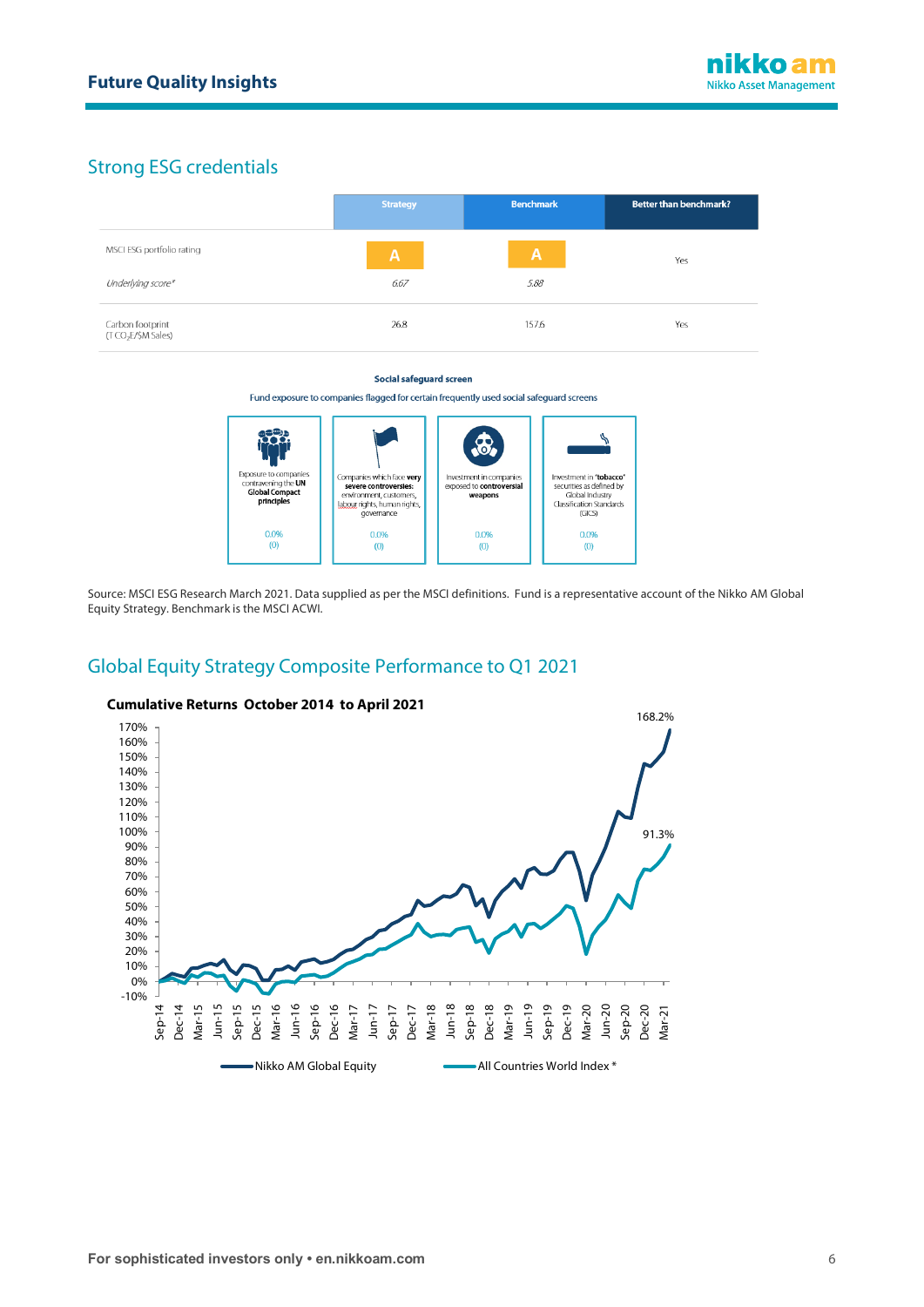| <b>Nikko AM Gross Annualised Returns</b><br>$(USD)$ % | 1 year | 2 years | 3 years | 5 years | <b>Since</b><br><b>Inception</b> |
|-------------------------------------------------------|--------|---------|---------|---------|----------------------------------|
| <b>Global Equity Strategy Composite</b>               | 56.48  | 26.06   | 20.20   | 19.91   | 16.16                            |
| All Countries World Index*                            | 45.75  | 17.69   | 13.32   | 13.85   | 10.35                            |
| <b>Excess Return</b>                                  | 10.73  | 8.37    | 6.87    | 6.06    | 5.81                             |

\*The benchmark for this composite is MSCI All Countries World Index. The benchmark was the MSCI All Countries World Index ex AU since inception of the composite to 31 March 2016. Inception date for the composite is 01 October 2014. Returns are based on Nikko AM's (hereafter referred to as the "Firm") Global Equity Strategy Composite returns. Returns for periods in excess of 1 year are annualised. The Firm claims compliance with the Global Investment Performance Standards (GIPS ®) and has prepared and presented this report in compliance with the GIPS. Returns are US Dollar based and are calculated gross of advisory and management fees, custodial fees and withholding taxes, but are net of transaction costs and include reinvestment of dividends and interest. Copyright © MSCI Inc. The copyright and intellectual rights to the index displayed above are the sole property of the index provider. For more details, please refer to the performance disclosures found at the end of this document. Any comparison to reference index or benchmark may have material inherent limitations and therefore should not be relied upon. Data as of 30 April 2021.

| Available strategies        | Global ACWI, Global EAFE, Global Developed, Global ex specific country, Sharia, Dividend               |  |                   |  |  |
|-----------------------------|--------------------------------------------------------------------------------------------------------|--|-------------------|--|--|
| Available vehicles          | UCITS-SICAV, Country domiciled mutual funds, unit trusts, investment trusts and<br>segregated accounts |  |                   |  |  |
| Key Features of Global ACWI | <b>Current Positioning</b>                                                                             |  | <b>Guidelines</b> |  |  |
| Investment Objective        | +3% vs MSCI AC World                                                                                   |  |                   |  |  |
| No. of holdings             | 41                                                                                                     |  | $40 - 50$         |  |  |
| Active share                | 90.4%                                                                                                  |  | 90-95%            |  |  |
| Cash                        | 1.9%                                                                                                   |  | $0 - 3%$          |  |  |

# Nikko AM Global Equity: Capability profile and available funds (as at 30 April 2021)

Target return is an expected level of return based on certain assumptions and/or simulations taking into account the strategy's risk components. There can be no assurance that any stated investment objective, including target return, will be achieved and therefore should not be relied upon.

Past performance is not indicative of future performance. This is provided as supplementary information to the performance reports prepared and presented in compliance with the Global Investment Performance Standards (GIPS®). Nikko AM Representative Global Equity account. Source: Nikko AM, FactSet.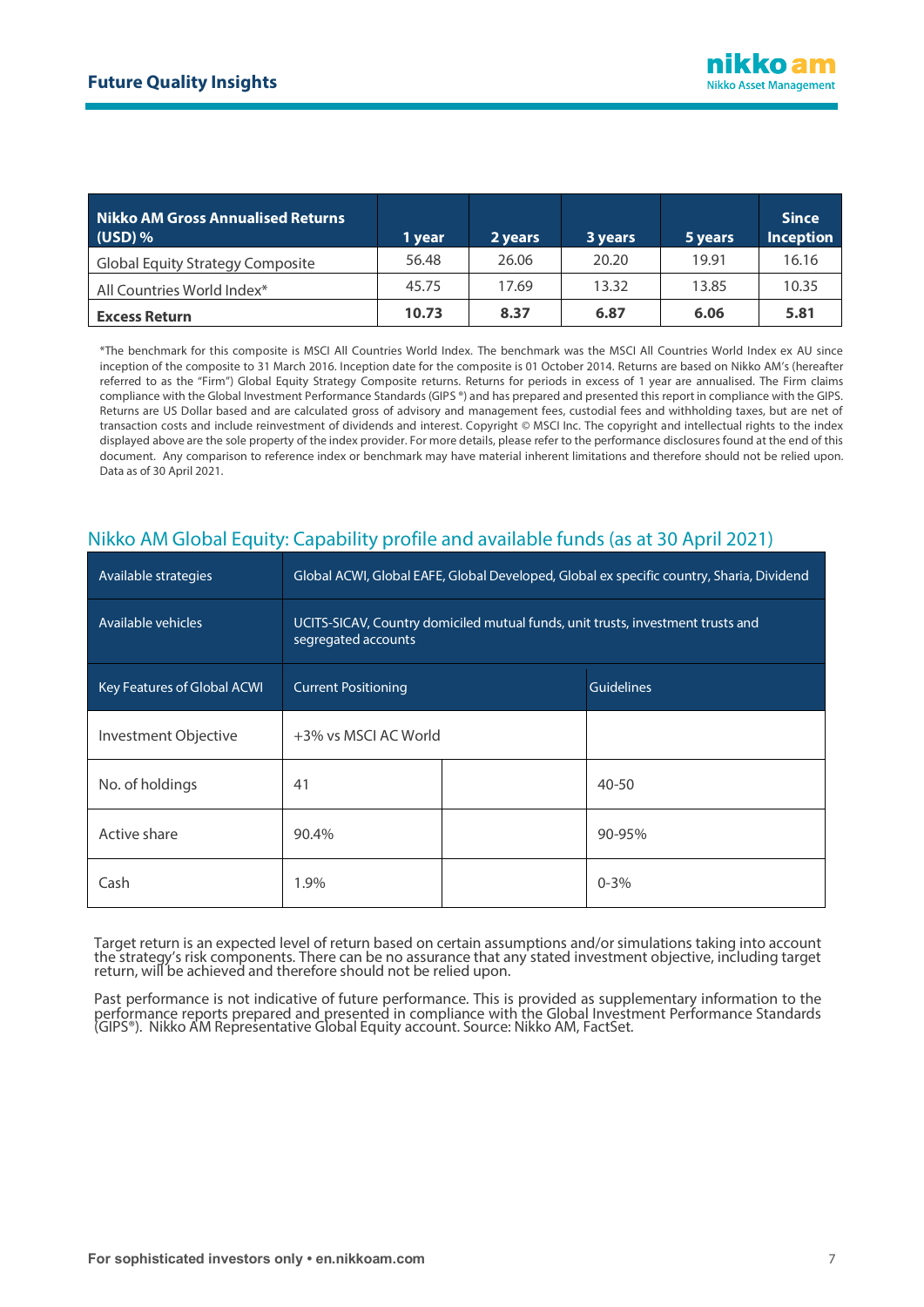# Nikko AM Global Equity Team



This Edinburgh based team provides solutions for clients seeking global exposure. Their unique approach, a combination of Experience, Future Quality and Execution, means they are continually "joining the dots" across geographies, sectors and companies, to find the opportunities that others simply don't see.

### **Experience**

Our five portfolio managers have an average of 24 years' industry experience and have worked together as a Global Equity team for eight years. In 2019, two portfolio analysts, Michael Chen and Ellie Stephenson joined the team and they are the first in a new generation of talent on the path to becoming portfolio managers. The team's deliberate flat structure fosters individual accountability and collective responsibility. It is designed to take advantage of the diversity of backgrounds and areas of specialisation to ensure the team can find the investment opportunities others don't.

## Future Quality

The team's philosophy is based on the belief that investing in a portfolio of Future Quality companies will lead to outperformance over the long term. They define Future Quality as a business that can generate sustained growth in cash flow and improving returns on investment. They believe the rewards are greatest where these qualities are sustainable and the valuation is attractive. This concept underpins everything the team does.

### Execution

Effective execution is essential to fully harness Future Quality ideas in portfolios. We combine a differentiated process with a highly collaborative culture to achieve our goal: high conviction portfolios delivering the best outcome for clients. It is this combination of extensive experience, Future Quality style and effective execution that offers a compelling and differentiated outcome for our clients.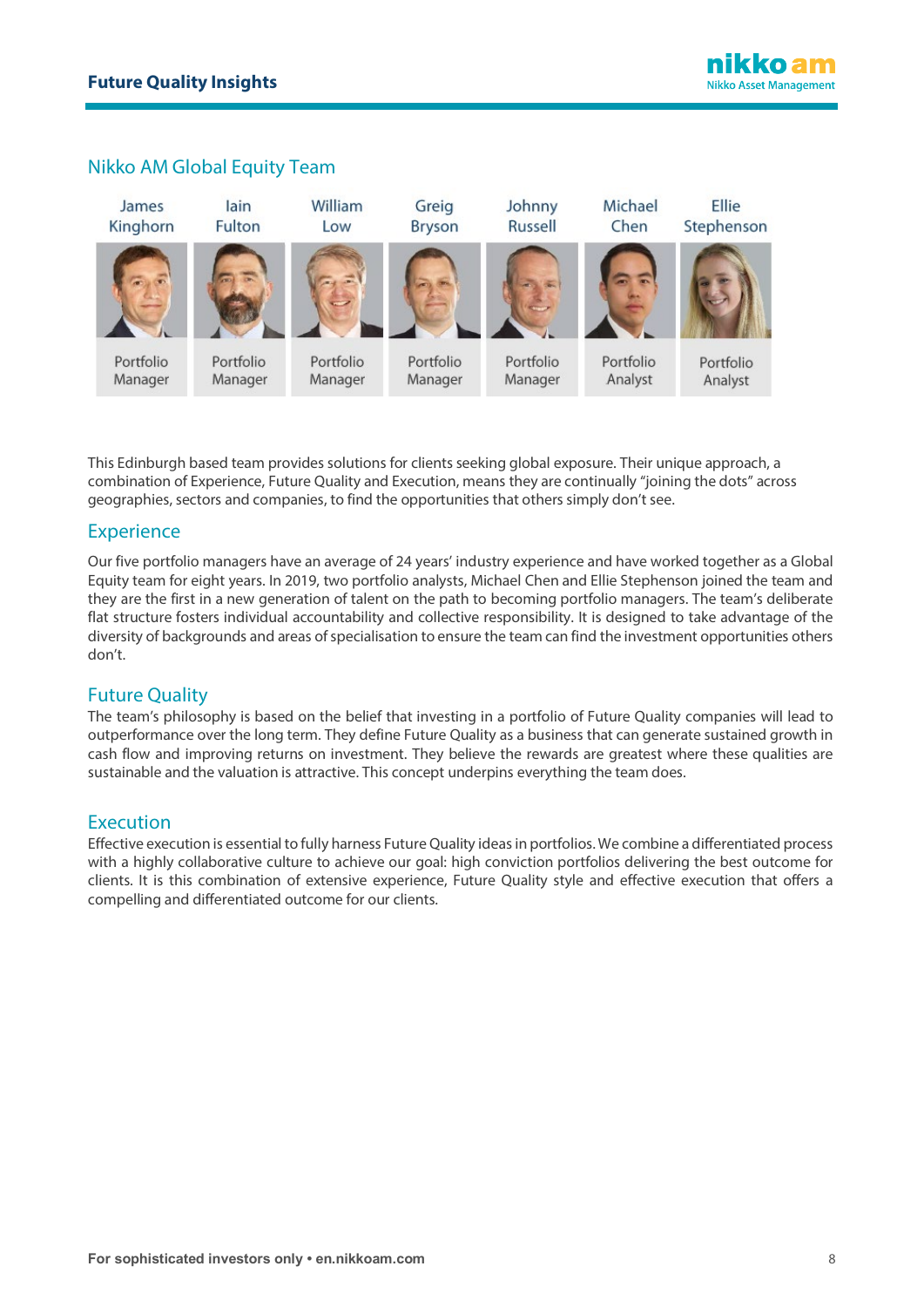## About Nikko Asset Management

With USD 283.2 billion\* under management, Nikko Asset Management is one of Asia's largest asset managers, providing high-conviction, active fund management across a range of Equity, Fixed Income, Multi-Asset and Alternative strategies. In addition, its complementary range of passive strategies covers more than 20 indices and includes some of Asia's largest exchange-traded funds (ETFs).

\*Consolidated assets under management and sub-advisory of Nikko Asset Management and its subsidiaries as of 31 March 2021.

### Risks

**Emerging markets risk** - the risk arising from political and institutional factors which make investments in emerging markets less liquid and subject to potential difficulties in dealing, settlement, accounting and custody.

**Currency risk** - this exists when the strategy invests in assets denominated in a different currency. A devaluation of the asset's currency relative to the currency of the Sub-Fund will lead to a reduction in the value of the strategy.

**Operational risk** - due to issues such as natural disasters, technical problems and fraud.

**Liquidity risk** - investments that could have a lower level of liquidity due to (extreme) market conditions or issuerspecific factors and or large redemptions of shareholders. Liquidity risk is the risk that a position in the portfolio cannot be sold, liquidated or closed at limited cost in an adequately short time frame as required to meet liabilities of the Strategy.

**Important Information:** This document is prepared by Nikko Asset Management Co., Ltd. and/or its affiliates (**Nikko AM**) and is for distribution only under such circumstances as may be permitted by applicable laws. This document does not constitute personal investment advice or a personal recommendation and it does not consider in any way the objectives, financial situation or needs of any recipients. All recipients are recommended to consult with their independent tax, financial and legal advisers prior to any investment.

This document is for information purposes only and is not intended to be an offer, or a solicitation of an offer, to buy or sell any investments or participate in any trading strategy. Moreover, the information in this document will not affect Nikko AM's investment strategy in any way. The information and opinions in this document have been derived from or reached from sources believed in good faith to be reliable but have not been independently verified. Nikko AM makes no guarantee, representation or warranty, express or implied, and accepts no responsibility or liability for the accuracy or completeness of this document. No reliance should be placed on any assumptions, forecasts, projections, estimates or prospects contained within this document. This document should not be regarded by recipients as a substitute for the exercise of their own judgment. Opinions stated in this document may change without notice.

In any investment, past performance is neither an indication nor guarantee of future performance and a loss of capital may occur. Estimates of future performance are based on assumptions that may not be realised. Investors should be able to withstand the loss of any principal investment. The mention of individual securities, sectors, regions or countries within this document does not imply a recommendation to buy or sell. Nikko AM accepts no liability whatsoever for any loss or damage of any kind arising out of the use of all or any part of this document, provided that nothing herein excludes or restricts any liability of Nikko AM under applicable regulatory rules or requirements. All information contained in this document is solely for the attention and use of the intended recipients. Any use beyond that intended by Nikko AM is strictly prohibited.

**Japan**: The information contained in this document pertaining specifically to the investment products is not directed at persons in Japan nor is it intended for distribution to persons in Japan. Registration Number: Director of the Kanto Local Finance Bureau (Financial Instruments firms) No. 368 Member Associations: The Investment Trusts Association, Japan/Japan Investment Advisers Association.

**United Kingdom and rest of Europe**: This document is communicated by Nikko Asset Management Europe Ltd, which is authorised and regulated in the United Kingdom by the Financial Conduct Authority (the FCA) (FRN 122084). This document constitutes a financial promotion for the purposes of the Financial Services and Markets Act 2000 (as amended) (FSMA) and the rules of the FCA in the United Kingdom, and is directed at professional clients as defined in the FCA Handbook of Rules and Guidance.

**United States**: This document may not be duplicated, quoted, discussed or otherwise shared without prior consent. Any offering or distribution of a Fund in the United States may only be conducted via a licensed and registered broker-dealer or a duly qualified entity. Nikko Asset Management Americas, Inc. is a United States Registered Investment Adviser.

**Singapore**: This document is for information to institutional investors as defined in the Securities and Futures Act (Chapter 289), and intermediaries only. Nikko Asset Management Asia Limited (Co. Reg. No. 198202562H) is regulated by the Monetary Authority of Singapore.